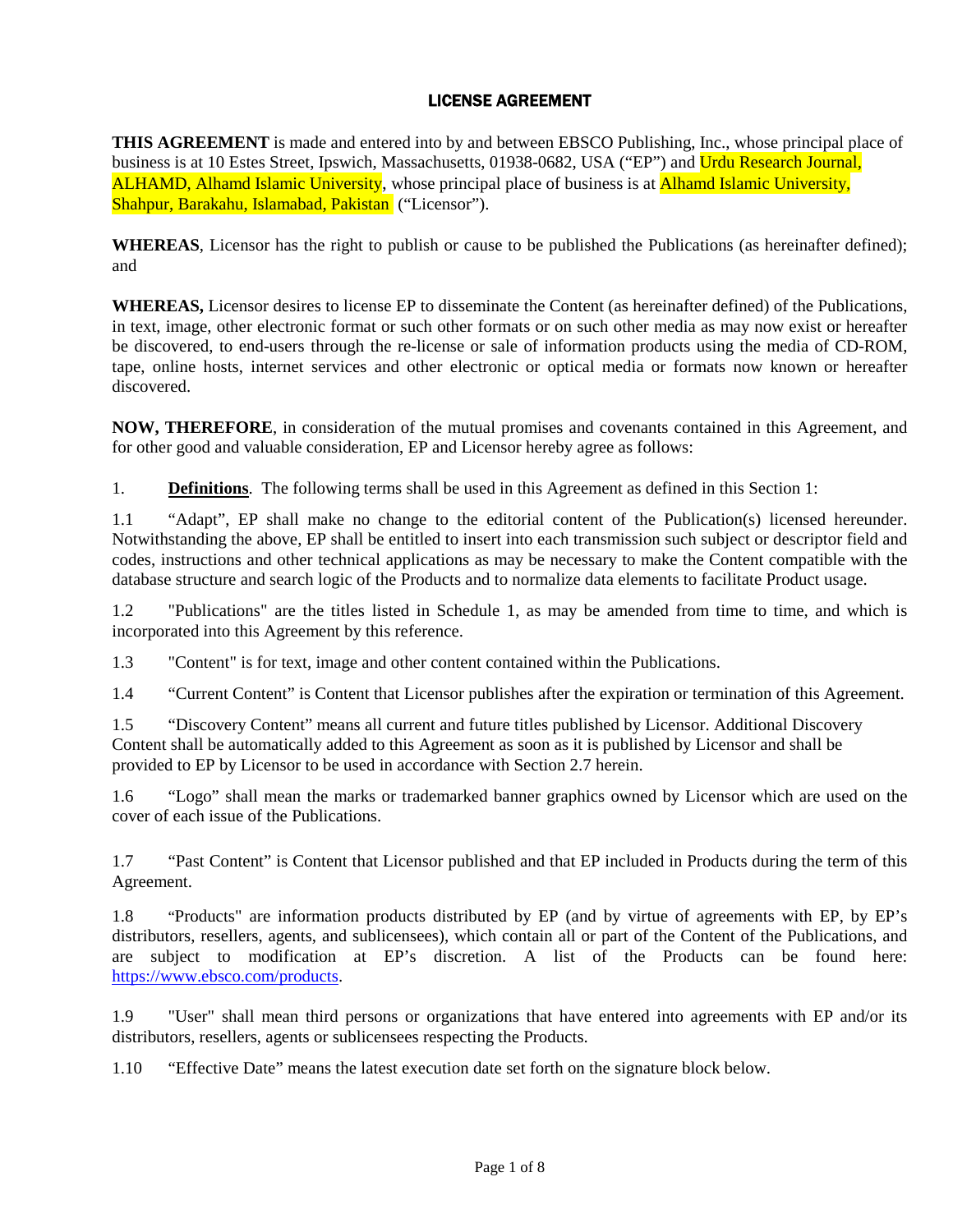## 2. **Grant of License**

2.1 Licensor grants to EP the non-exclusive right and license to reproduce, distribute reproductions of, display, publicly perform, and Adapt the Content for purposes of incorporating the Content into the Products, and allowing the reproduction, distribution of reproductions of, the display of, public performance of, and adaptation of the Content as used in the Products. EP will not make the Products available to persons or entities that are not authorized Users. EP will not authorize or permit any User to re-sell the Content, or any part thereof. However, university Users may, in return for an additional subscription fee on which royalties will be paid in accordance with Section 4 herein, make EPs alumni Products available to their alumni as a component of a larger package of services offered to alumni. Nothing in this Section is intended to restrict Licensor's right to promote its own print or electronic subscriptions or products which include the Publications, nor to limit its ability to reach agreements with other subscription agents or distributors.

2.2 Licensor shall retain all right, title, copyright, and other intellectual or proprietary rights in the Publications. EP does not acquire any intellectual property or other rights in the Publications except as specifically acknowledged in this Agreement.

2.3 If, during the term of this Agreement, Licensor provides the Content of the Publications for inclusion on a product or service which is available at no cost then EP reserves the right to reduce or eliminate the royalties paid pursuant to Section 4. For the avoidance of doubt, nothing in this Section is intended to restrict Licensor's right to promote its own print or electronic subscriptions by providing only a selected, minority portion of Content of the Publications in a product or service which is provided at no cost.

2.4 The use of the Licensor's trademark(s) is subject to review and approval of the Licensor, however, general purpose materials, such as database catalogs, price lists, Customer Listserv Messages and other customer communications or other materials providing a general listing of services or databases, shall not require specific review or approval. To promote Licensor's brand recognition, EP may display the Publication's Logo only in conjunction with display of a full text article from the Publication. EP may also use the Publication's cover images in marketing and promotional materials.

2.5 Licensor authorizes EP to sublicense Content in exchange for additional royalties beyond that listed in Section 4, which royalties will be calculated in a manner equal to the method set forth in Section 4.1 of this Agreement. EP will sublicense such sublicensees to reproduce, distribute reproductions of, display, publicly perform, and adapt the Content and the Products, and will allow the reproduction, distribution of reproductions of, the display of, public performance of, and adaptation of the Content, in all media now known or hereafter discovered, providing revenues from guaranteed sources, subscription packages, or transactional (pay-per-view) models. Upon written notice to EP by Licensor, EP will direct sublicensees to remove Content identified by the Licensor. EP reserves the right to direct sublicensees to remove any Content in which the ownership or right to license is called into question. Licensor will indicate whether it accepts or declines this option by indicating its agreement on Schedule 3, which is incorporated herein by this reference.

2.6 Licensor agrees to make best efforts to include information in the masthead of the Publications indicating that the Publications are included in EP's Products.

2.7 Licensor grants EP the right to make the Discovery Content on EP's servers available to major search engines, third party discovery services and EBSCO Discovery Service to crawl in order to make Users aware of the Discovery Content. Licensor shall provide the following data for the Discovery Content: all the full text and metadata elements with information that facilitates a link from the metadata to the full text on an online server. The search engines, third party discovery services and EBSCO Discovery Service may search the full text and display a limited portion of the Discovery Content so that Users can connect to the Content via the result lists.

2.8 EP may, at its option, include the Content of the Publications beginning with Volume 1, Issue 1.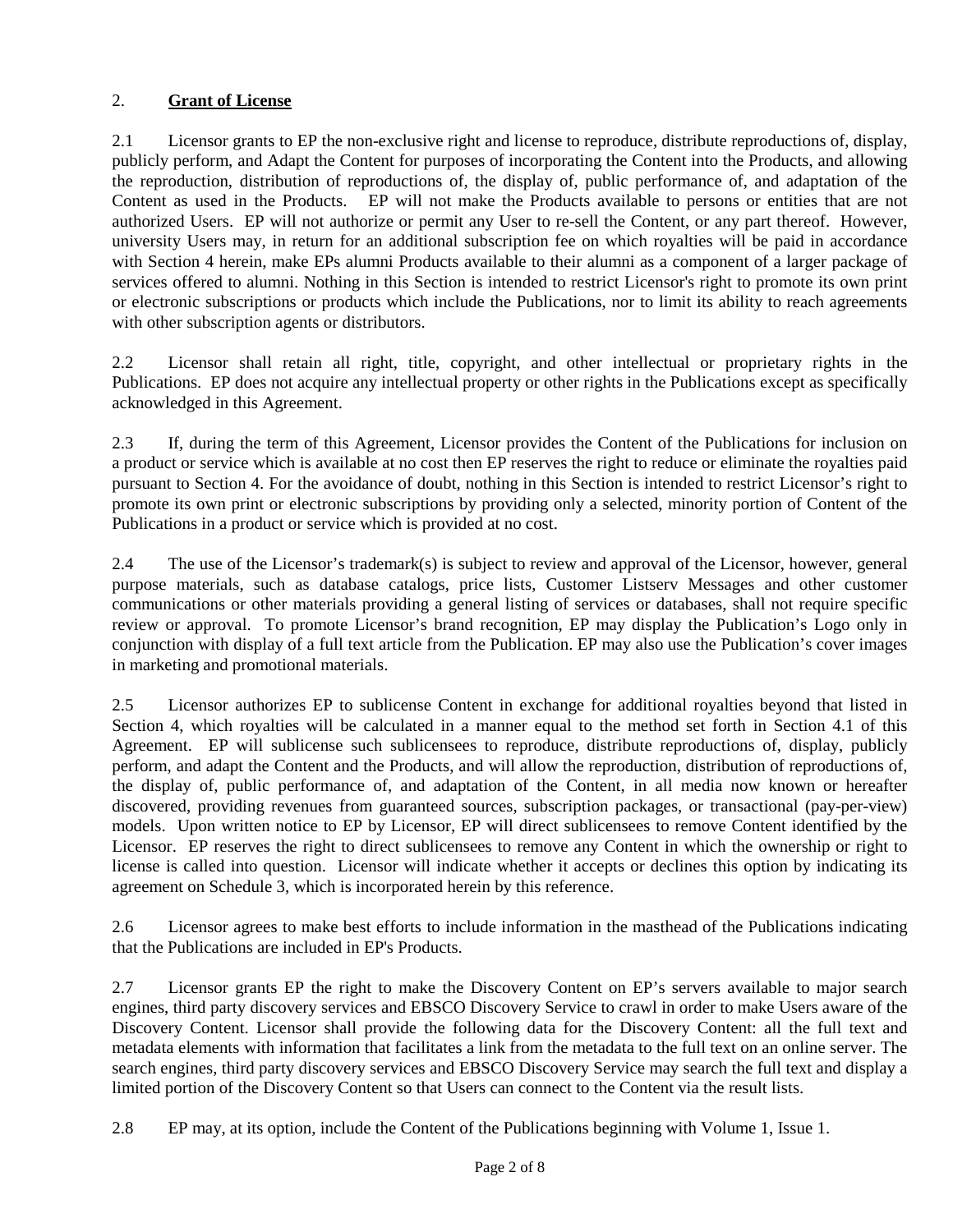## 3. **Development of the Products**

3.1 Licensor will deliver the Content of the Publications to EP in a timely manner in a mutually agreed upon format and medium, as stated in Schedule 1.

3.2 Licensor agrees to deliver the best available data for the Content of the Publications, without charge to EP, according to the schedule stated in Schedule 1. Licensor agrees to authorize EP to download Content for Publications from any third party providers and to cover all associated costs (if any).

# 4. **Payments and Reports**

4.1 EP shall pay Licensor earned royalties on a quarterly basis. Such earned royalties will be equal to twenty percent (20 %) of the net revenue collected for inclusion of Content from the Publications on Products sold.

4.2 EP shall make payments due to Licensor pursuant to this Agreement within ninety (90) days after the last day of the calendar quarter in which use of the Content of the Publications in the Products commenced.

4.3 For Products in which only citation and abstract information from Licensor are included, and no text or image of the article is included, no royalty will be earned by Licensor.

4.4 If applicable, EP shall deduct and withhold from the gross amount of all payments to Licensor any amounts required by law to deduct or withhold. If such deduction or withholding is required, EP shall remit any amounts so deducted or withheld to the appropriate governmental authority within the required time, and shall provide Licensor with evidence of such remittance and deliver an appropriate document with respect to withheld taxes to support a claim for any tax credit to which the party may be entitled under any applicable laws. All such deduction/withholdings shall be at statutory rate, unless the payee provides the payor with properly completed and executed documentation as prescribed by applicable law permitting payments to be made without withholding or at a reduced rate pursuant to a relevant tax treaty.

## 5. **Representations and Warranties**

5.1 EP represents and warrants that it has the right to enter into this Agreement and to cause the Products to be sold in the form and in the manner set forth in this Agreement. Licensor represents and warrants to EP that: (a) Licensor has the right to enter into this Agreement with EP, (b) Licensor has the right to allow or cause the Content of the Publications to be licensed in the form and manner set forth in this Agreement, and (c) Licensor owns all right, title, and interest in and to, including the copyright in and to, the Publications being licensed pursuant to this Agreement, and the individual items of Content, or with respect to individual items of Content, the right and license to allow EP to use the Content as contemplated by this Agreement.

5.2 EP indemnifies Licensor (and its officers, directors and partners) from and against any and all liability, damage, loss or expense arising from any claim, demand, action or proceeding based upon or arising out of the breach or alleged breach of any of the representations or warranties set forth in this Agreement or incurred in the settlement or avoidance of any such claim, provided, however, that Licensor shall give prompt legal notice to EP of the assertion of any such claim and provided further that EP shall have the right to participate in the defense thereof at its own expense. This agreement to indemnify shall survive any termination or expiration of this License Agreement.

5.3 Licensor indemnifies EP (and its parents, affiliates, officers, directors and partners) from and against any and all liability, damage, loss or expense arising from any claim, demand, action or proceeding based upon or arising out of the breach or alleged breach of any of the representations or warranties set forth in this Agreement or incurred in the settlement or avoidance of any such claim, provided, however, that EP shall give prompt legal notice to Licensor of the assertion of any such claim and provided further that Licensor shall have the right to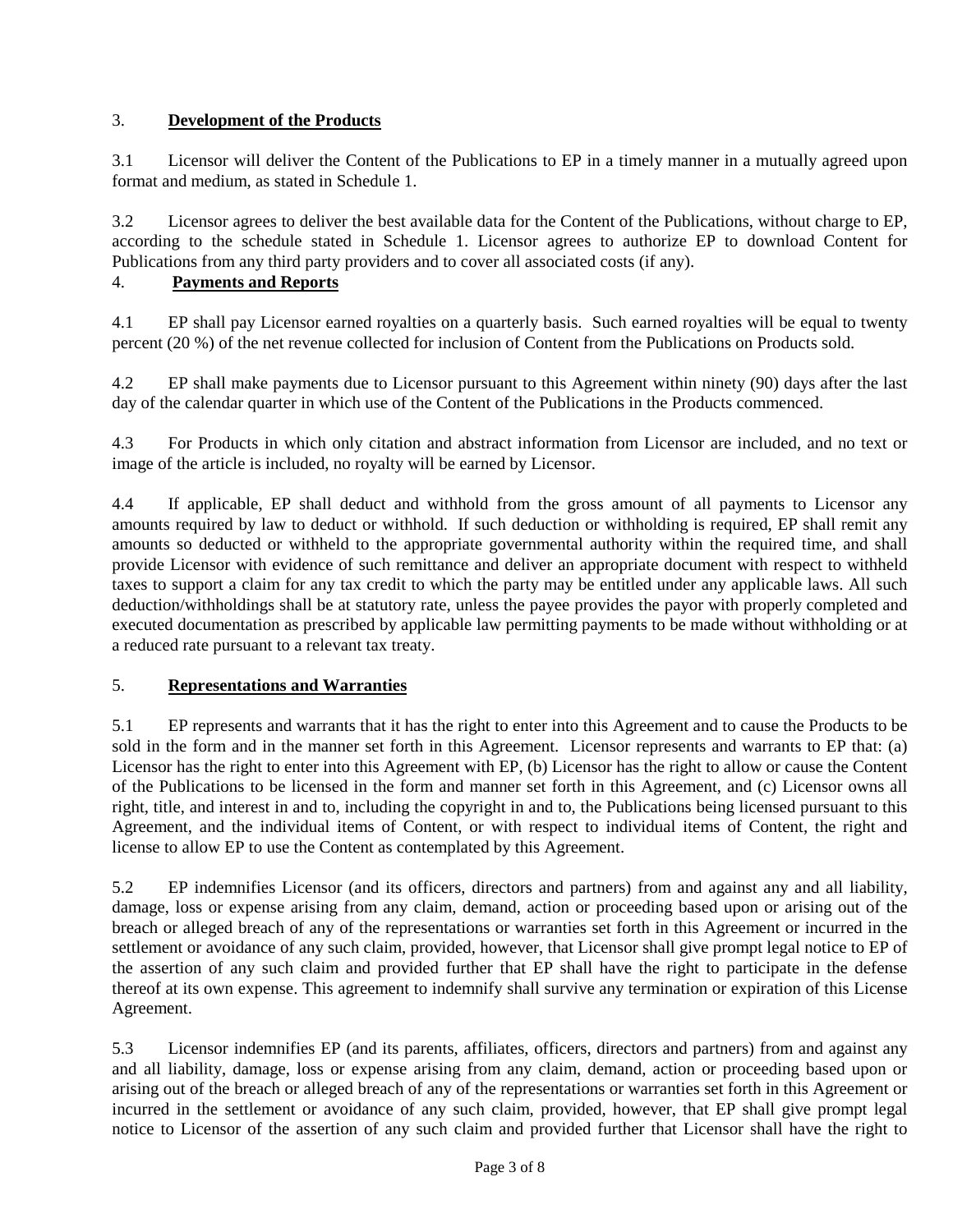participate in the defense thereof at its own expense. This agreement to indemnify shall survive any termination or expiration of this License Agreement.

## 6. **Copyright and Infringement**

6.1 Copyright of the Publications remains the property of Licensor. EP's customers agree to abide by the Copyright Act of 1976 as well as any contractual restrictions, copyright restrictions, or other restrictions provided by publishers and specified in the Products. Pursuant to these terms and conditions, the customer and Users may download, email or print limited copies of citations, abstracts, full text or portions thereof provided the information is used solely for personal, non-commercial use. EP instructs its customers that they may not use the Products as a component of or the basis of any other publication prepared for sale and will neither duplicate nor alter the Products or any of the content therein in any manner nor use same for sale or distribution. EP informs the customer that it must take all reasonable precautions to limit the usage of the Product(s) to those specifically authorized.

6.2 Each party will use reasonable efforts to notify the other of any allegations of infringements of patent, copyright, trademark or other intellectual property rights in the Products that come to such party's attention.

6.3 EP acknowledges and agrees that Licensor may, with respect to any Content or any Publication, or a portion thereof, request EP to remove or cease distributing any portion of the Content or the Publications which Licensor reasonably believes may be in violation of law or the proprietary or contractual rights of a third party, and EP will reasonably cooperate with Licensor in that regard. In the event that Licensor requests that EP remove or cease distributing more than five percent (5%) of the total Content licensed by Licensor to EP pursuant to this Agreement, then EP's obligation to pay royalties pursuant to Section 4 of this Agreement shall be reduced on a prorated basis consistent with the percentage of Content subject to removal or cessation of distribution.

## 7. **Confidentiality**

7.1 Neither party shall, without the written consent of the other, or as specified below, communicate confidential information of the other orally or in writing (including, without limitation, future business plans and services and the identity and addresses of the Users) to any third party and shall protect such information from inadvertent disclosure to any third party in the same manner that it protects its own confidential information. Each party's obligations of confidentiality and non-disclosure shall not apply to disclosures to such party's counsel or other advisors or to a court, arbitration panel or other similar body, in the event such party has a bona fide dispute with the other party regarding this Agreement.

7.2 Both parties further agree that all confidentiality commitments hereunder shall survive any termination or expiration of the Agreement.

## 8. **Term and Termination**

8.1 The term of this Agreement shall commence on the Effective Date and shall automatically renew on the date which is three (3) years thereafter, subject to successive one year renewals of this Agreement on the terms contained herein unless either party hereto provides written notice to the other party at least ninety (90) days in advance of any renewal date of its intention not to renew this Agreement.

8.2 This Agreement may be terminated by either party on written notice of termination, upon material breach of any obligation hereunder by the other party, if such other party fails to cure such breach within sixty (60) days after written notice thereof.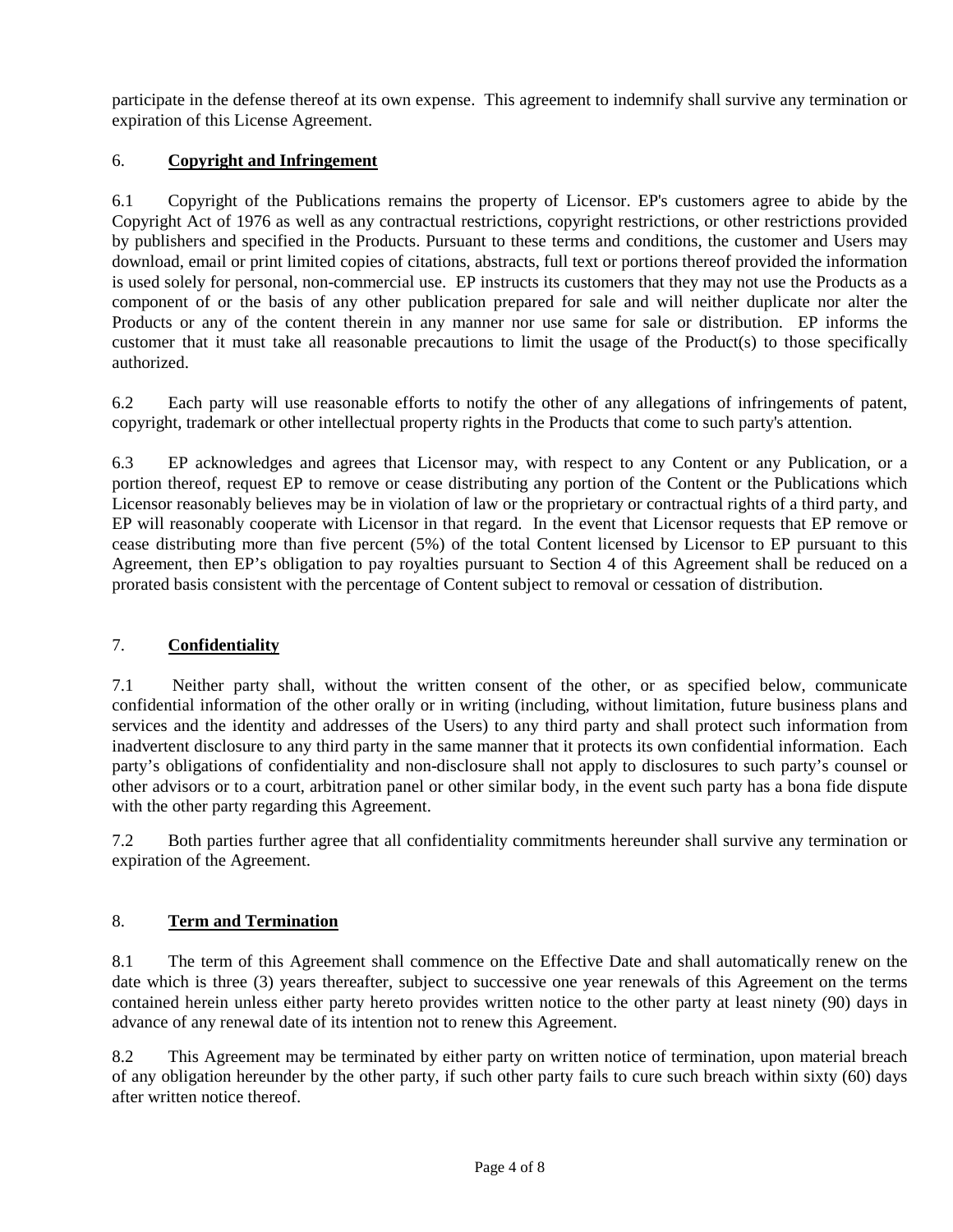8.3 This Agreement may be terminated immediately by either party in the event an order for relief in any bankruptcy or reorganization proceeding is entered against the other party, a receiver is appointed for all or substantially all of the assets of the other party, the other party is dissolved or liquidated other than in connection with a sale of all or substantially all of its assets, the other party completely discontinues its business other than in connection with a sale of all or substantially all of its assets, or the other party attempts to assign this Agreement in contravention thereof.

8.4 Upon termination of this Agreement, each party shall promptly return to the other all confidential and business-sensitive information in tangible form which is then in possession or control of such party. After termination, EP will no longer have any license to include Current Content from Publications in its Products, but may continue to include Past Content from the Publications in its Products.

## 9. **Force Majeure**

Neither party shall be deemed in default of this Agreement to the extent that performance of its obligations or attempts to cure any breach are delayed or prevented by reason of any act of God, fire, natural disaster, accident, act of government, labor difficulty, sabotage, failure of suppliers or subcontractors or unavailability of material or supplies or any other cause beyond the control of such party ("Force Majeure"), provided that such party gives the other party written notice thereof promptly and in any event, within fifteen (15) days of discovery thereof. In the event of such a Force Majeure, the time for performance or cure shall be extended for a period equal to the duration of the Force Majeure but not in excess of six (6) months.

## 10. **Limitation of Liability**

Neither party shall be liable to the other for special, incidental, consequential or punitive damages of any nature, for any reason, including, without limitation, the breach of the Agreement or any termination of this Agreement, whether such liability is asserted on the basis of contract, tort (including negligence or strict liability) or otherwise, even if the other party has been warned of the possibility of such damages. Except as provided herein, all remedies, including, without limitation, the termination of this Agreement and all of the remedies provided by law shall be deemed cumulative and not exclusive.

### 11. **Assignment**

This Agreement shall be binding upon, and shall inure to the benefit of the parties hereto and their respective successors and assigns; provided, that this Agreement may not be assigned in whole or in part by either party without the written consent of the other, except that Licensor may assign this Agreement to any other entity controlled by Licensor without the consent of EP and EP may assign this Agreement to any affiliate without the consent of Licensor. Either party may, with the other's written consent, which consent shall not be unreasonably withheld or delayed, assign this Agreement to any person or entity which succeeds to its business to which this Agreement relates and which assumes all of its obligations hereunder in writing, provided that in such event the assigning party or its legal successor-in-interest shall remain bound as a guarantor of such obligations.

### 12. **Notices**

All notices required or permitted hereunder shall be in writing and shall be sent by registered or certified mail, return receipt requested, or by facsimile to the party to whom such notice is directed, at the address as set forth above, or the facsimile number provided by such party, or to such other address or facsimile number as such party shall have designated by notice hereunder. Unless otherwise specified, notices shall be deemed given when the return receipt is received or upon receipt of an appropriate facsimile answer back after transmission of the facsimile.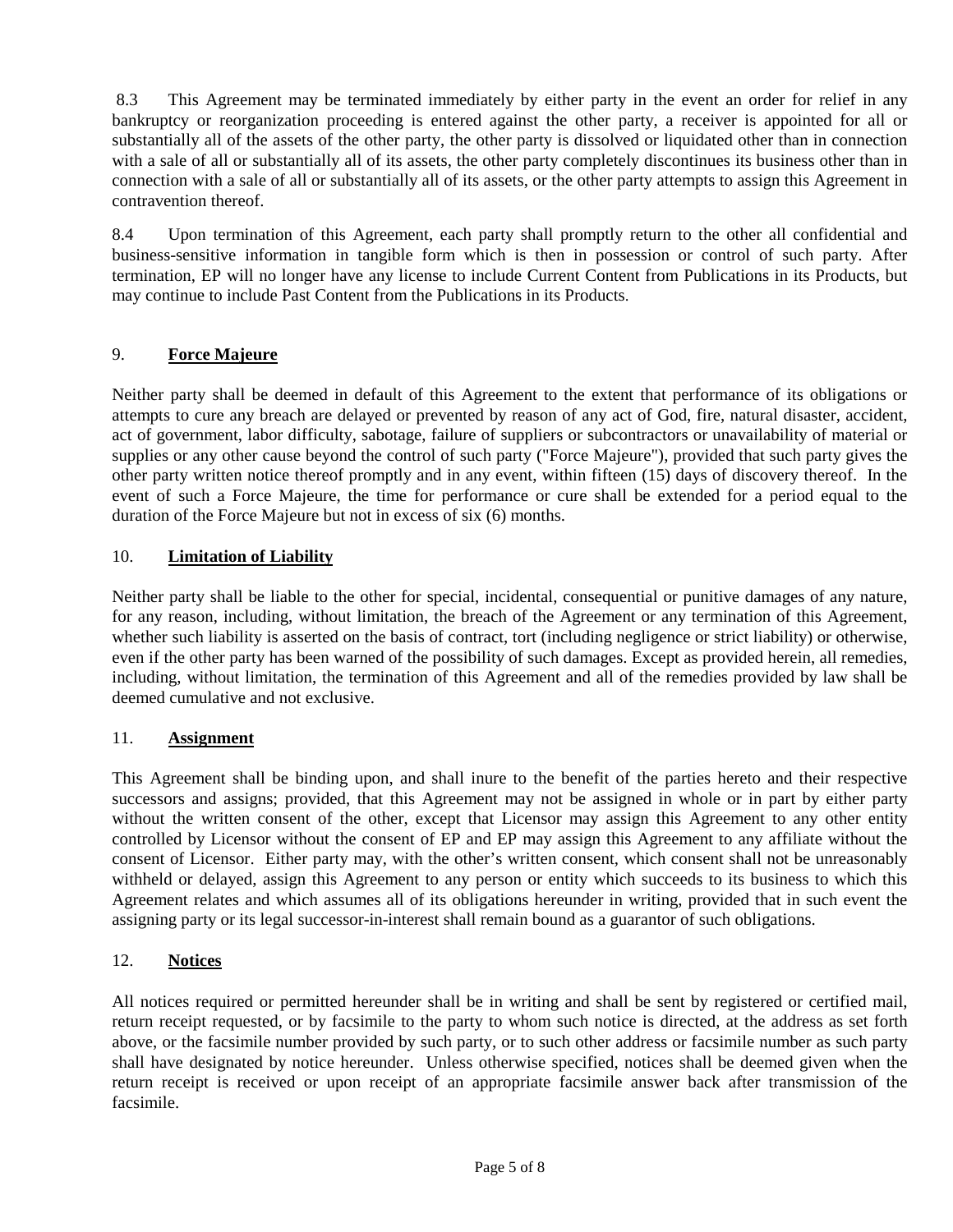#### $13.$ Waiver

Any waiver of any right or default hereunder shall be effective only in the instance given and shall not operate as or imply a waiver of any similar right or default on any subsequent occasion.

#### $14.$ **Entire Agreement**

This Agreement and the attached Schedules constitute the entire Agreement between the parties pertaining to the subject matter hereof and supersede all prior and contemporaneous agreements, negotiations and understandings, oral or written. This Agreement may be modified only by an instrument in writing duly executed by both parties.

#### 15. Enforceability

If any provision or clause of this Agreement is found by a court of competent jurisdiction to be void, illegal, or unenforceable, that provision or clause shall be modified by the court so as to render it valid and enforceable; or, if such modification is impossible or the court is unable under the law to make the modification, then that provision or clause shall be regarded as stricken from the Agreement. In either event, the parties agree that the remainder of this Agreement shall remain in full force and effect.

#### 16. **Governing Law**

This Agreement shall be governed by and construed in accordance with the laws of the Commonwealth of Massachusetts.

Accepted and agreed to by the parties as of the date above written.

Licensor BY: (Signature)

Title: Dr. Sher Ali, Editor, ALHAMD,

Alhamd Islamic University, Islamabad Please print name

Date signed: 10.06.2019

Telephone: 00923339707002, 0092-51-2234000

Fax: 0092-51-2234000

Dr. Sher All Editor'Alhamd, Chairman Urdu Department Athamd Islamic University Islamabad

**EBSCO Publishing** 

President Title:

Name: Tim Collins

978-356-6500

fax 978-356-5191 06/12/2019 Date signed:

Page 6 of 8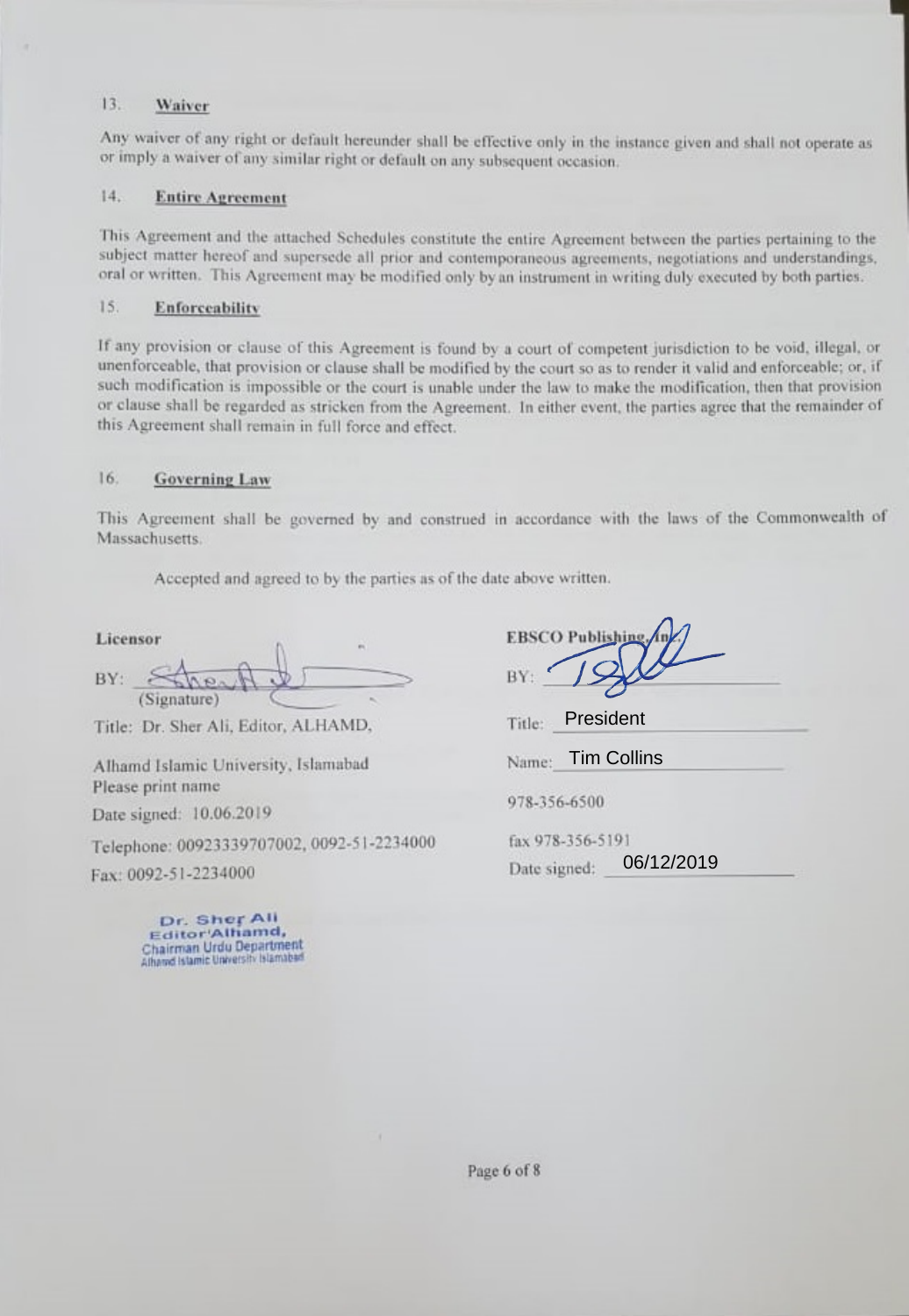### Schedule 1 Publications (Please type or print clearly)

Enter the title, ISSN, eISSN, issue count per year, institutional subscription price, language and peer review status in the spaces provided below. If the list is lengthy, in addition to providing a hardcopy list, please feel free to provide the list in electronic format.

| Title(s)      | <b>ISSN</b><br>(8 digits) | eISSN | # issues<br>per year | Institutional<br><b>Sub Price</b> | Language/<br><b>English ASAs?</b> | Peer<br>Reviewed |
|---------------|---------------------------|-------|----------------------|-----------------------------------|-----------------------------------|------------------|
| <b>ALHAMD</b> |                           |       |                      |                                   |                                   |                  |
|               | 2415403-2                 | Nil   | 02                   | PKR.300.00<br><b>USD.20.00</b>    | Urdu                              | Yes.             |

Please provide a brief description of your publication(s) here for use on our products. Use an additional page if necessary.

"Alhamd" is Urdu research journal of Urdu Department, Alhamd Islamic University, Islamabad. Alhamd has been approved by Higher Education Commission, (HEC), Islamabad. The journal has been endeavouring to promote Urdu research in all genres of literature especially in Urdu poetry, fiction, linguistics and literary theories such as modernism, post-modernism, structuralism etc. In a short span of time, during last five years, it has gained good repute among eminent writers of Urdu and their writings have been published. Some of the prominent names, whose articles have been published, are Dr. Satyapal Anand, (USA), Dr. Mirza Hamid Baig, Dr. Saadat Saeed, Dr. Anwar Ahmad, Dr. Muhammad Asif Zahri, (India) and Dr. Vafa Yazdan Manesh (Iran).

Alhamd is also trying to encourage students and scholars of Urdu literature by publishing their research article. By the sincere support of our blind peer review committee and advisory boards, with a limited resources, we are putting our humble efforts to serve the noble cause of promotion of our national language and literature.

### **Delivery-Electronic**

Licensor will provide the complete content of articles in the publications in Native PDF format as soon as said format is available.

Licensor contact for electronic data delivery to EP:

Dr. Sher Ali (Please reference individual contact name) Phone: 00923339707002. E-mail: sher.ali@alhamd.pk

### **Publisher Web Site**

Please provide publisher's web site to be included in the Products: www.alhamd.aiu.edu.pk